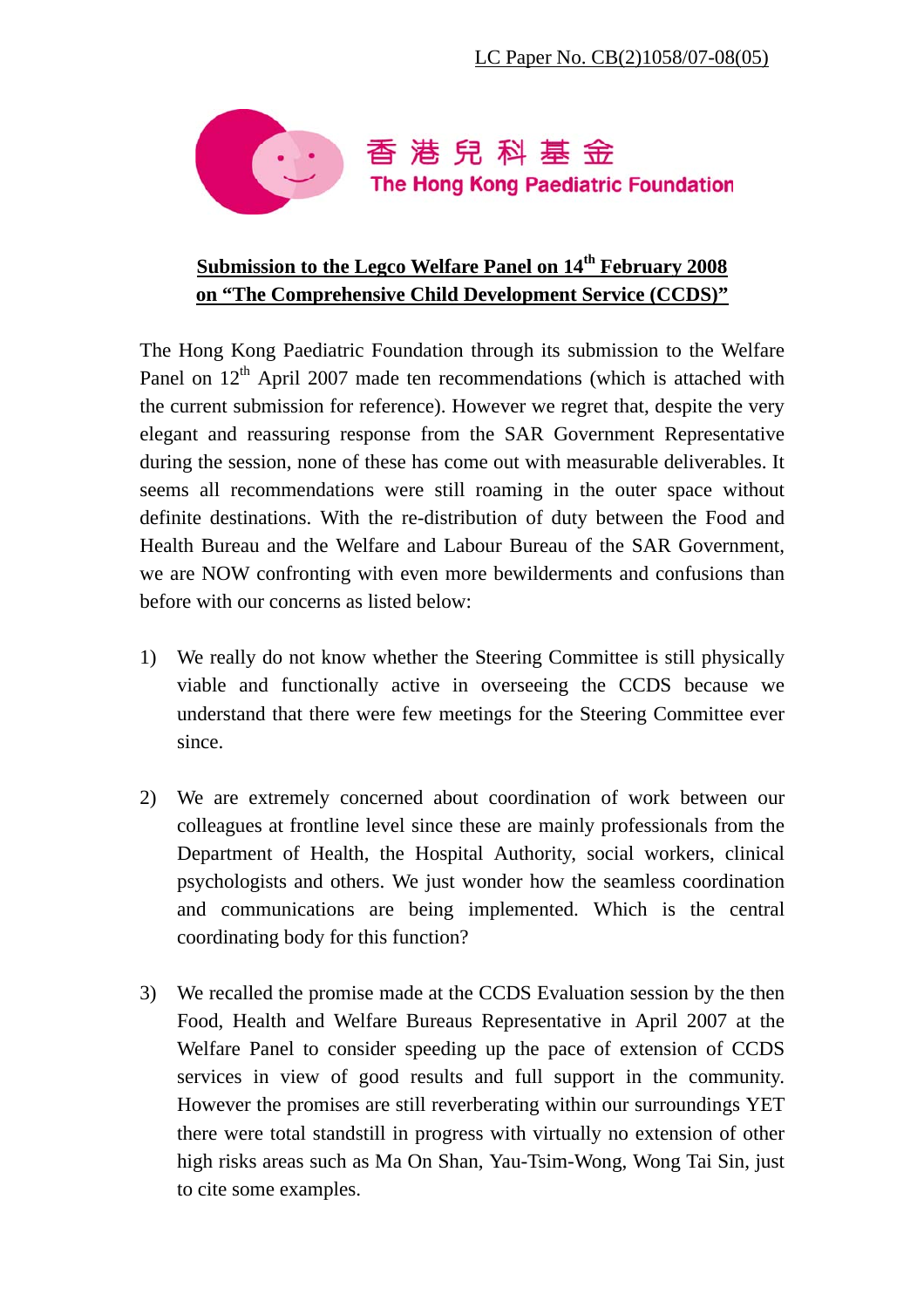- 4) We worry that the previous roll-out plan for CCDS services seemed not to have been on the track as planned. Do we have any concrete roll-out plans at this point in time and space and would CCDS be extended to all districts at the Hong Kong SAR by 2012 as originally planned and promised?
- 5) We understand that most of the funding for CCDS goes to salary of the medical, health and professional staff and there seems to be no funding allocated for special training of the CCDS staff. Are there any additional funding directly from the Bureau (not from the routine individual departmental expenditure as such budgets are already very tight) to support special training of CCDS staff (as their work is pioneering without pervious local experience and knowledge, and thus these new skills need to be learnt on the platform of traditional hospital practice for professionals such as paediatrician, midwife, psychiatric nurse, psychiatrist and others)
- 6) There appears to be insufficient manpower in midwifery, child psychiatrists, psychologists and community nurses to effectively run the CCDS Services.
- 7) We need input of Clinical Psychologists to do counselling at the MCHC for improving maternal-infant bonding at high-risk families which is crucial to reduced incidence of child abuse and so on.
- 8) We need a better follow up system and not just to close cases for defaulters since these defaulters are the ones mostly needed counseling.

We at the Hong Kong Paediatric Foundation have high expectation on the CCDS Services and sincerely hope that the SAR Government would be serious about its target, goal, implementation, accountability and outcome measures on the Project with consistent and persistent effort and dedication. We also hope that the SAR Government would closely work with the NGO's, professional societies and professional individuals to implement CCDS as a good prototype in proactively promoting growth and development of Hong Kong Children. Ultimately we hope CCDS can be a pride for Hong Kong and provides gateway for attainment of our mission "Healthy Children for Healthy World". To achieve these, we look forward to fruitful progress reports from our SAR Government for interim surveillance.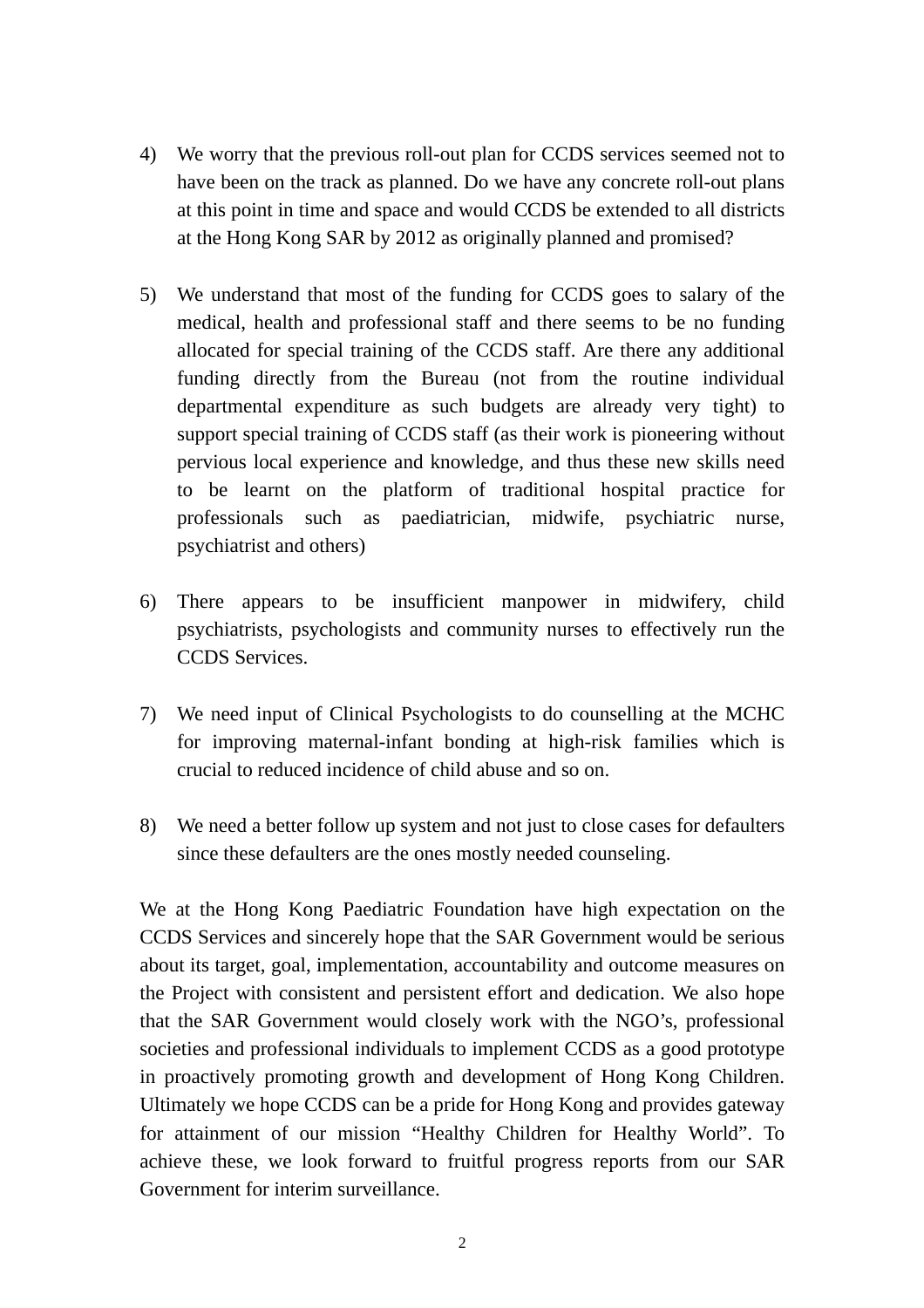Thank you for your attention. Once again our appreciation for a very effective Project attempted!

Chay Clut Dan

Dr. CHAN Chok-wan Chairman of the Hong Kong Paediatric Foundation For and on behalf of the Foundation Board 14<sup>th</sup> February 2008

Encl. HK Paediatric Foundation Submission on 14th April 2007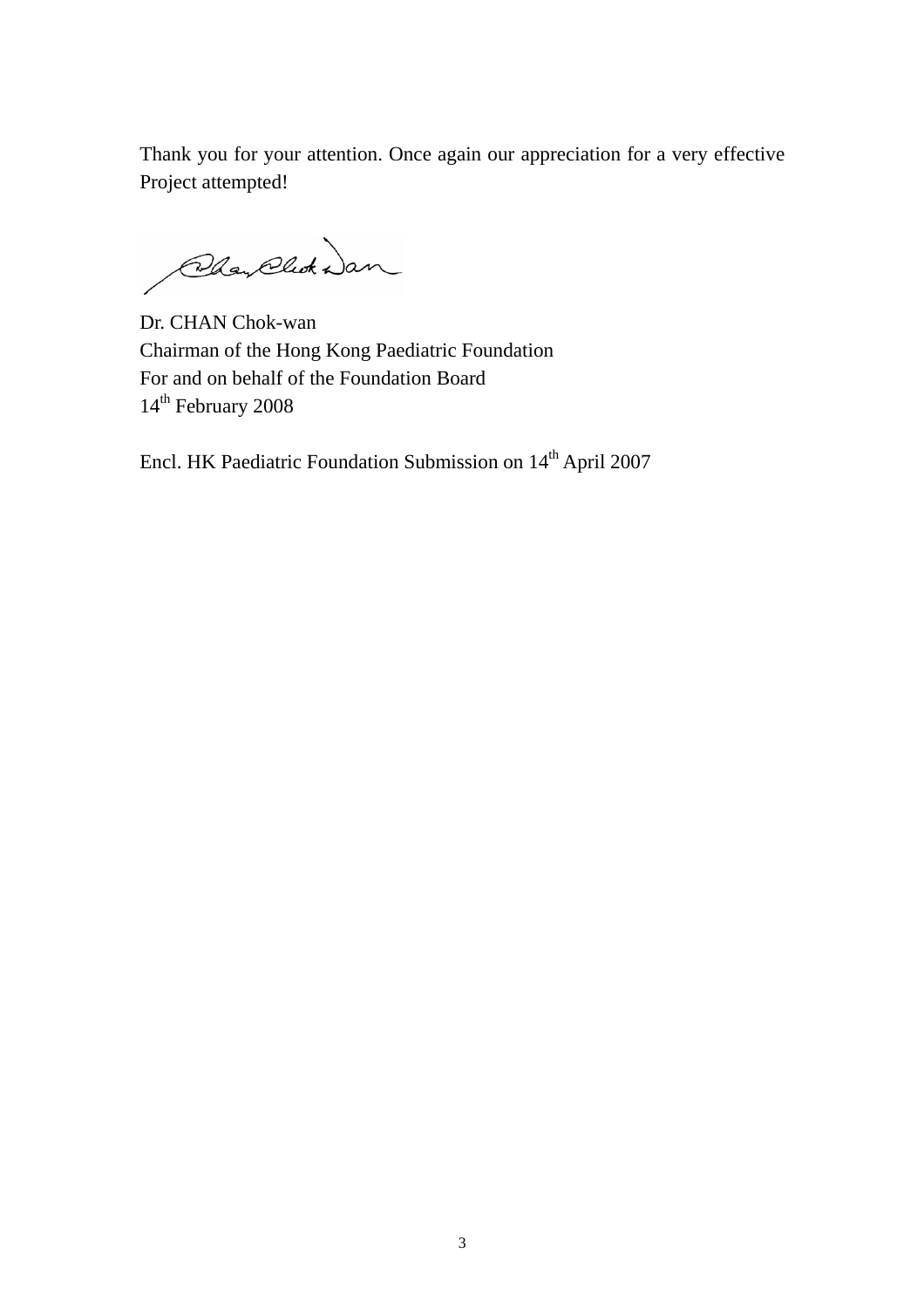## **The Hong Kong Paediatric Foundation Submission to the Panel on Welfare Services of the Legislative Council on "The Comprehensive Child Development Service (CCDS)" by Dr. CHAN Chok-wan, 12th April 2007**

The Hong Kong Paediatric Foundation is a charitable organization wholly owned by the Hong Kong Paediatric Society for advancement of knowledge of paediatrics, betterment of child health services, provision of public health education and promotion of child advocacy in Hong Kong. It was established in 1994 by a special revolution of the Annual General Meeting of the Hong Kong Paediatric Society. It is made up by professionals from transdisciplinary areas and intersectoral domains consisting of paediatricians, health professionals, lawyers, business executives, accountants, industrialists and others all dedicated to the child health in Hong Kong.

We at the Hong Kong Paediatric Foundation applaud the Hong Kong SAR Government headed by Dr. York Chow, Secretary for Health, Welfare and Food in launching the Comprehensive Child Development Service (CCDS) for intensive surveillance of child health and early development. With the dedicated effort of the government officials, administrators, service-providers, professionals and NGO's, we are very pleased to witness convincing success of the project in achieving its vision, mission, deliverables and outcomes results. This indeed sets a good prototype for combined effort between all key stakeholders for a good vision and we look forward to continual effort of all parties concerned to finally bring maximal benefit to our children in the community.

Having said that, our Foundation has the following concerns about the further implementation of the Project as follows:

1) We have concern that services implementation being limited by the initial scope of design of CCDS Components. As the initial design of component one responsible by HA is mainly focused on "Identification and support of at-risk pregnant women and family" starting at the antenatal period, there were opinions from DH/HWBW that only the cases identified during antenatal period should be recruited. However, there is a definite need for referral and care of infants and children identified during postnatal period and as paediatrician, it would be rather uncomfortable if this does not include postnatal cases (not recruited into our program during pregnancy) of similar at risk groups (substance abuse, maternal mental illness, teenage pregnancy, other risk groups) into our service just due to retrain of the initial design. We have followed up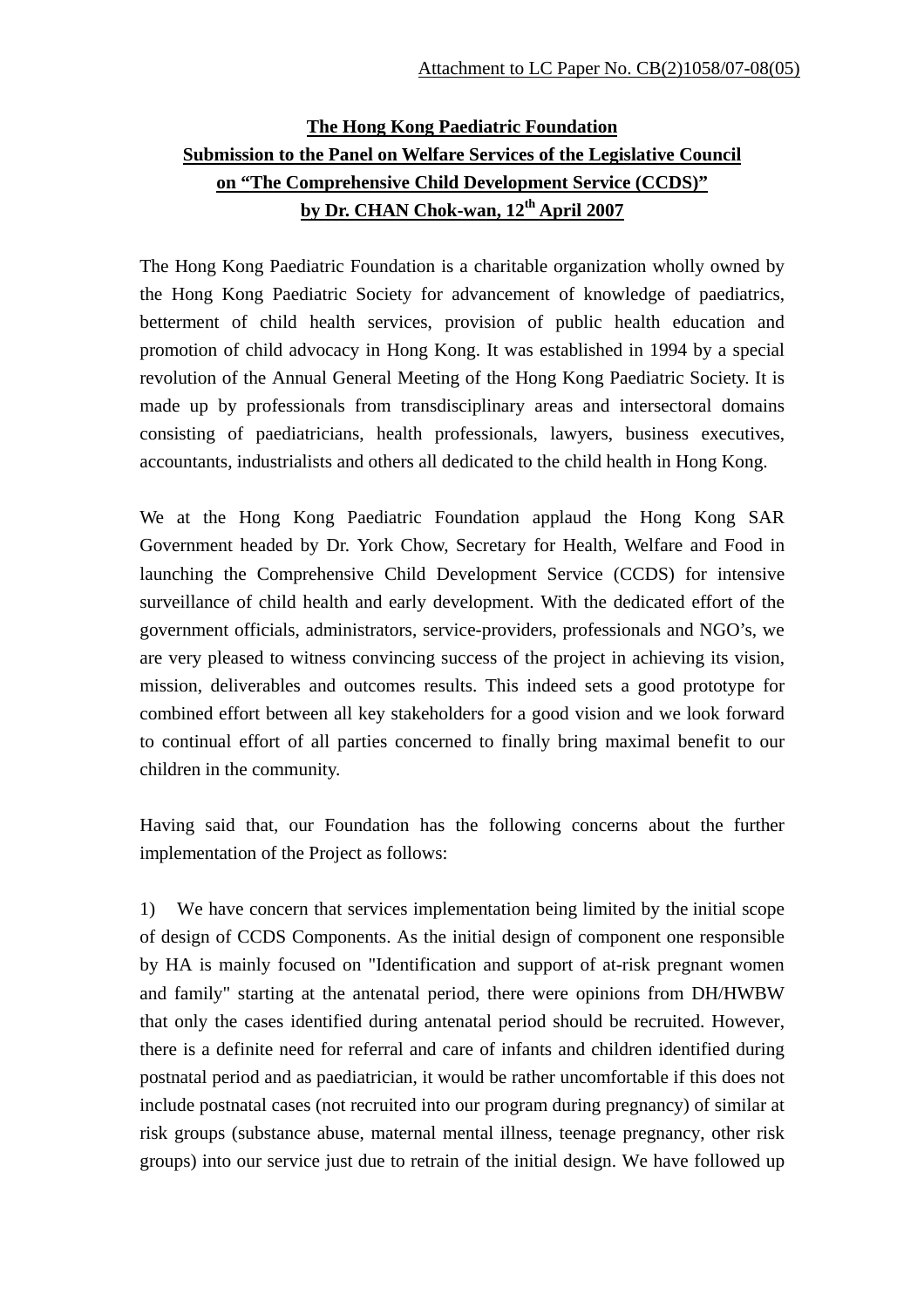the above at-risk cases identified both antenatal and postnatal (referred by social workers, MCHC staff, paediatric colleagues, etc) currently but there are voices of disagreement about that.

2) Assessment, monitoring and Follow-up of those children of high-risk families need enthusiasms (commitment), clinical expertise and good experience which are not easy to acquire through guidelines. The current achievements in outcome from the high-risk families actually are not easy and require intensive work of very competent physicians. Hence support on seeing and following high-risk children in MCHC and community settings would be very important. There are opinions on reducing paediatric consultation sessions in MCHC or shifting of follow-up duties to MCHC MO instead. We regard such notion as being retrogressive and outdated because we strongly believe that paediatricians, being specialized in child health, are the best professionals to provide optimum and quality care for our children. Moreover we are adequately supplied with such expertise in Hong Kong.

3) Cases referred by pre-school teachers for developmental and physical problems to MCHC could be considered to be assessed by visiting paediatrician in MCHC, who could actually save up client's time, encourage more referrals and mild problems could be handled and counseled directly.

4) Many of these families are at risk of domestic violence or child abuse. Staff in CCDS should have practical experience in child protection.

5) Many of the families were referred after the delivery of the babies, which should not affect their eligibilities to be recruited into the programme.

6) There are different programme offered at different hospital clusters (Hospital Authority) with diversifying targets, which might be confusing to the other service providers or service recipients.

7) There should be clearer division of labour between the Department of Health (DH) and the Hospital Authority (HA). To us, the former should be on surveillance and early identification while the latter for management, follow-up and prevention of complications. The roles of paediatricians from HA and those from the DH are overlapping and ambiguous. This should be clearly delineated.